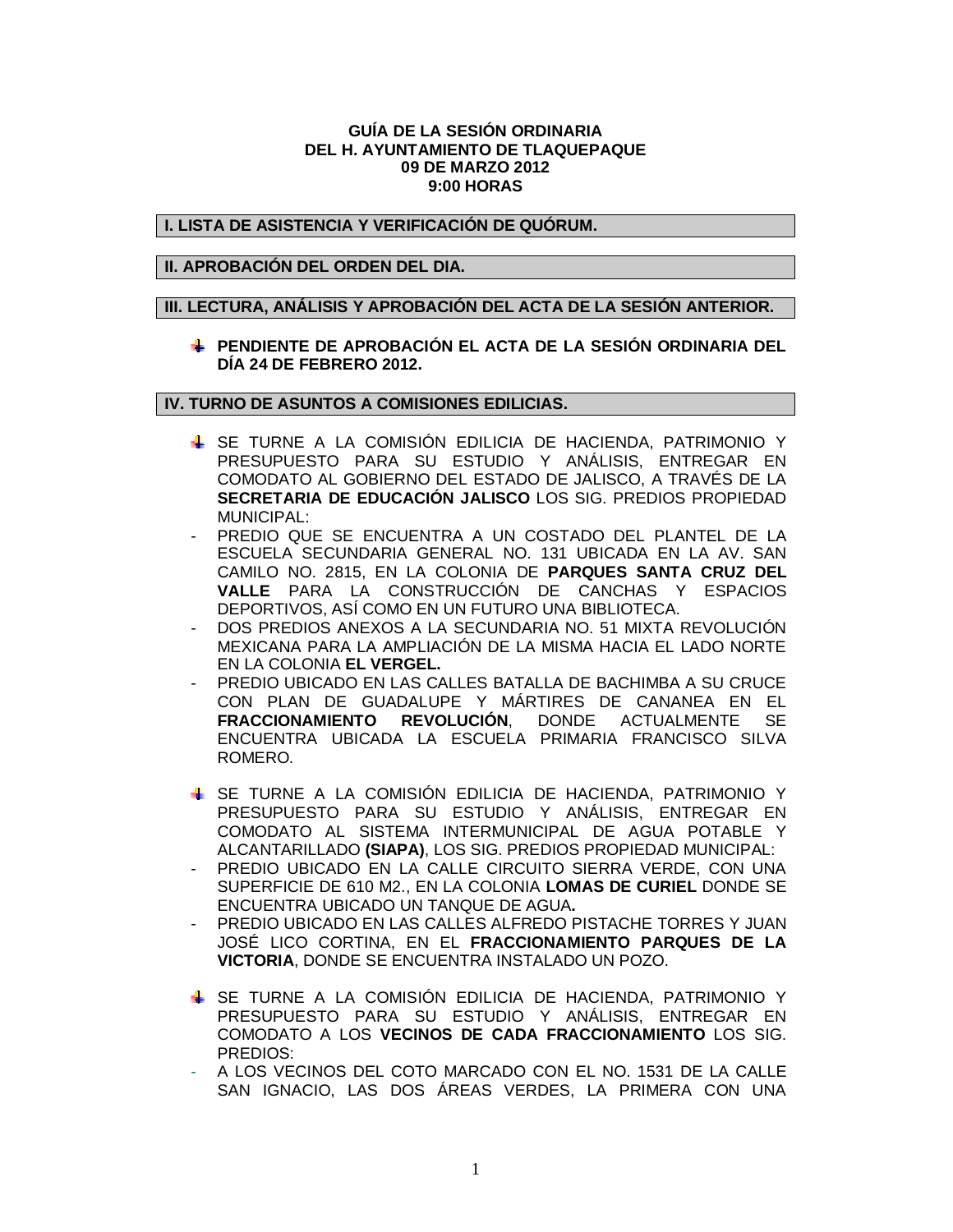SUPERFICIE DE 72 M2., UBICADA AL FONDO DEL COTO Y LA SEGUNDA DE 450 M2., JUNTO AL INGRESO PRINCIPAL DEL MISMO.

- EL PREDIO NÚMERO II MANZANA VII, ÁREA VERDE CON UNA SUPERFICIE DE 376.49 M2., QUE SE ENCUENTRA UBICADO EN LA CALLE SAN FRANCISCO NO. 3040 EN LOS CRUCES DE LAS CALLES SAN IGNACIO Y SANTA GERTRUDIS.
- COTO NÚMERO 2133, PARA ÁREA DE USO COMÚN EN LA COLONIA **PARQUES SANTA CRUZ DEL VALLE.**
- SE TURNE A LA COMISIÓN EDILICIA DE HACIENDA, PATRIMONIO Y PRESUPUESTO PARA SU ESTUDIO Y ANALISIS, LA SOLICITUD DE INDEMNIZACIÓN POR AFECTACIÓN DE 1,716.40 M2., DEL PREDIO DENOMINADO **POTRERO DE EUSTAQUIO**, UBICADO EN EL POBLADO DE TOLUQUILLA, MUNICIPIO DE SAN PEDRO TLAQUEPAQUE, PROPIEDAD DE LA SEÑORA VELIA VIRGINIA FRANCO HERNÁNDEZ.
- SE TURNE A LA COMISIÓN DE HACIENDA, PATRIMONIO Y PRESUPUESTO PARA SU ESTUDIO Y ANÁLISIS, LA SOLICITUD DE LA C. HILDA CRUZ FLORES VILLANUEVA DE OTORGAR EN COMODATO UN PREDIO PROPIEDAD MUNICIPAL UBICADO EN LA COLONIA **PARQUES DE SANTA MARÍA** PARA QUE SEA REUBICADA LA INSTANCIA INFANTIL DENOMINADA PLAZA SÉSAMO.

# **V. LECTURA, EN CASO DE DEBATE Y APROBACIÓN DE DICTÁMENES DE COMISIONES.**

# **VI. ASUNTOS GENERALES.**

- SE AUTORICE ENTREGAR EN DONACIÓN AL **GOBIERNO MUNICIPAL DE TECALITLÁN,** JALISCO., UN VEHÍCULO DE ATAQUE RÁPIDO CONTRA INCENDIO MARCA AMÉRICA LAFRANCE MODELO 1980, CON NÚMERO ECONÓMICO 1008, POR PARTE DEL ÁREA DE PROTECCIÓN CIVIL Y BOMBEROS. SE AUTORICE DESINCORPORAR DEL PATRIMONIO MUNICIPAL EL VEHÍCULO MENCIONADO EN EL PUNTO ANTERIOR.
- SE AUTORICE AL PRESIDENTE MUNICIPAL, SECRETARIO DEL AYUNTAMIENTO, SINDICO MUNICIPAL Y ENCARGADO DE LA HACIENDA MUNICIPAL, PARA LA FIRMA DEL CONVENIO DE COORDINACIÓN Y COLABORACIÓN PARA LA EJECUCIÓN DE LAS FUNCIONES DE LA VENTANILLA DE ATENCIÓN AUTORIZADA DE LOS PROGRAMAS DE LA SECRETARIA DE AGRICULTURA, GANADERÍA, DESARROLLO RURAL, PESCA Y ALIMENTACIÓN **(SAGARPA)**, POR EL TERMINO DE LA PRESENTE ADMINISTRACIÓN, A TRAVÉS DE LA SECRETARIA DE DESARROLLO RURAL Y EL AYUNTAMIENTO DE SAN PEDRO TLAQUEPAQUE.
- SE AUTORICE INSTRUIR AL ENCARGADO DE LA HACIENDA MUNICIPAL PARA QUE EROGUE LA CANTIDAD DE HASTA \$500,000.00 (QUINIENTOS MIL PESOS 00/100 M.N) A **FAVOR DEL PATRONATO DEL FESTIVAL INTERNACIONAL DE CINE EN GUADALAJARA,** COMO APOYO PARA LA ORGANIZACIÓN Y REALIZACIÓN DEL FESTIVAL EN SU EDICIÓN NÚMERO 27°, QUE SE LLEVARÁ A CABO EN NUESTRO ESTADO DE JALISCO.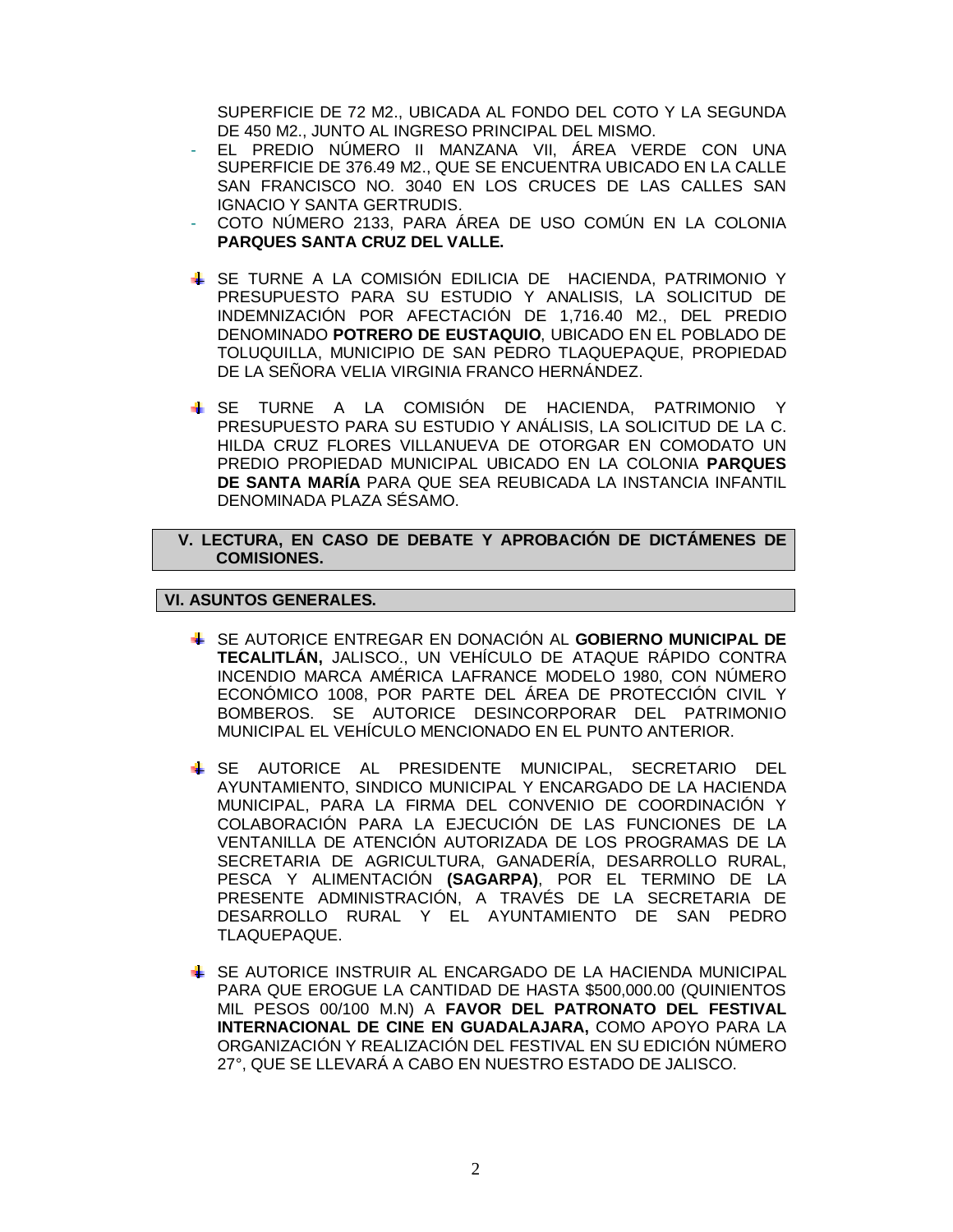- PRIMERO.- SE APRUEBA AL PRESIDENTE MUNICIPAL, SECRETARIO DEL AYUNTAMIENTO, SÍNDICO MUNICIPAL Y AL ENCARGADO DE LA HACIENDA MUNICIPAL, PARA CELEBRAR **CONVENIOS DE CONCERTACIÓN EN OBRAS COMPRENDIDAS EN EL RUBRO DE INFRAESTRUCTURA BÁSICA EJERCICIO FISCAL 2012**, Y EN SU CASO ACCIONES SOCIALES, CON LA APORTACIÓN DE RECURSOS MUNICIPALES Y/O ACCIONES, ASÍ COMO DE LA APORTACIÓN DE LOS BENEFICIARIOS. SEGUNDO.- SE APRUEBA QUE LA COORDINACIÓN PARA EL CUMPLIMIENTO DE ESTE ACUERDO Y DE LA FIRMA DE LOS CONVENIOS DE CONCERTACIÓN QUE SE CELEBREN CON LOS BENEFICIARIOS DE LAS OBRAS COMPRENDIDAS EN EL RUBRO DE INFRAESTRUCTURA BÁSICA 2012 Y/O ACCIONES SOCIALES, EN TODAS SUS RESPECTIVAS ETAPAS, QUEDE A CARGO DE LA DIRECCIÓN GENERAL DEL COPLADEMUN, DE CONFORMIDAD CON LAS NORMAS JURÍDICO ADMINISTRATIVAS APLICABLES. TERCERO.- SE APRUEBA FACULTAR A LA DIRECCIÓN DE PARTICIPACIÓN CIUDADANA COMO EL ÁREA OPERANTE PARA LLEVAR ACABO LA EJECUCIÓN DE LAS OBRAS Y/O ACCIONES SOCIALES EN CONCERTACIÓN CON LA CIUDADANÍA BENEFICIARIA A TRAVÉS DE LOS CONVENIOS DE CONCERTACIÓN DONDE EL MUNICIPIO SEA EL RESPONSABLE DE LA EJECUCIÓN DE LAS OBRAS. ASIMISMO, LA DIRECCIÓN DE PARTICIPACIÓN CIUDADANA PODRÁ COORDINARSE PARA LA EJECUCIÓN DE LAS OBRAS CON LAS ÁREAS RELACIONADAS DE ACUERDO CON SUS RESPECTIVAS COMPETENCIAS, PARA DAR CUMPLIMIENTO AL PRESENTE ACUERDO.
- PRIMERO.- SE AUTORIZA AL PRESIDENTE MUNICIPAL, SÍNDICO MUNICIPAL, SECRETARIO DEL AYUNTAMIENTO Y ENCARGADO DE LA HACIENDA MUNICIPAL, PARA QUE EN NOMBRE Y REPRESENTACIÓN DE ESTE GOBIERNO MUNICIPAL DE SAN PEDRO TLAQUEPAQUE, JALISCO; SUSCRIBAN EL ACUERDO DE COORDINACIÓN PARA LA ASIGNACIÓN Y OPERACIÓN DE LOS SUBSIDIOS DEL PROGRAMA 'HÁBITAT', VERTIENTE GENERAL DEL **RAMO ADMINISTRATIVO 20 "DESARROLLO SOCIAL"** CON EL EJECUTIVO FEDERAL, A TRAVÉS DE LA SECRETARÍA DE DESARROLLO SOCIAL "SEDESOL" Y DEL EJECUTIVO DEL ESTADO, DE ACUERDO A LOS SUBSIDIOS AUTORIZADOS EN EL DECRETO DE PRESUPUESTO DE EGRESOS DE LA FEDERACIÓN PARA EL EJERCICIO FISCAL 2012. SEGUNDO.- SE AUTORIZA AL PRESIDENTE MUNICIPAL, SÍNDICO MUNICIPAL, SECRETARIO DEL AYUNTAMIENTO Y ENCARGADO DE LA HACIENDA MUNICIPAL; PARA QUE CELEBREN Y SUSCRIBAN ACUERDOS, CONVENIOS DE CONCERTACIÓN Y/O CONTRATOS, QUE SE DERIVEN RESPECTO A LA EJECUCIÓN DE LOS PROYECTOS, OBRAS Y ACCIONES DENTRO DEL MARCO DEL PROGRAMA HÁBITAT 2012. TERCERO.- SE AUTORIZA AL ENCARGADO DE LA HACIENDA MUNICIPAL A REALIZAR LA EROGACIÓN DERIVADA DEL **PROGRAMA FEDERAL HÁBITAT 2012**, POR LA CANTIDAD DE \$ 7'000,000.00 (SIETE MILLONES DE PESOS 00/100 M.N.), CON CARGO A LA PARTIDA PRESUPUESTAL 6140 APORTACIÓN A PROYECTOS FEDERALES Y ESTATALES' DEL PRESUPUESTO DE EGRESOS EJERCICIO FISCAL 2012, PARA DAR CABAL CUMPLIMIENTO AL PRESENTE ACUERDO.
- PRIMERO.- SE AUTORIZA AL PRESIDENTE MUNICIPAL, SÍNDICO MUNICIPAL, SECRETARIO DEL AYUNTAMIENTO Y ENCARGADO DE LA HACIENDA MUNICIPAL, RESPECTIVAMENTE, PARA QUE EN NOMBRE Y REPRESENTACIÓN DE ESTE GOBIERNO MUNICIPAL DE SAN PEDRO TLAQUEPAQUE, JALISCO; SUSCRIBAN EL ACUERDO DE COORDINACIÓN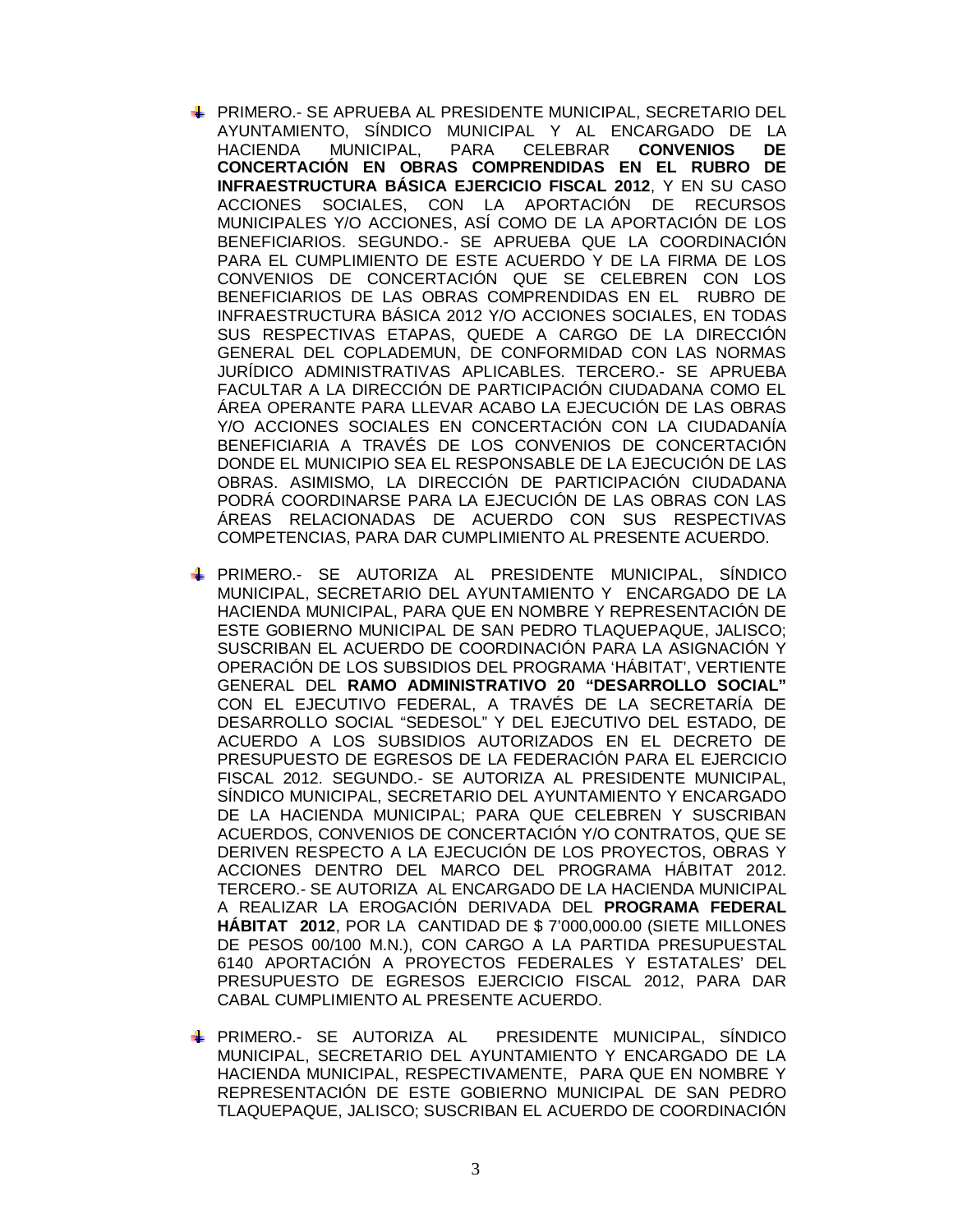PARA LA DISTRIBUCIÓN Y OPERACIÓN DE LOS SUBSIDIOS DEL PROGRAMA RESCATE DE ESPACIOS PÚBLICOS DEL **RAMO ADMINISTRATIVO 20 "DESARROLLO SOCIAL"** CON EL EJECUTIVO FEDERAL, A TRAVÉS DE LA SECRETARÍA DE DESARROLLO SOCIAL "SEDESOL" Y DEL EJECUTIVO DEL ESTADO, DE CONFORMIDAD A LOS SUBSIDIOS AUTORIZADOS EN EL DECRETO DE PRESUPUESTO DE EGRESOS DE LA FEDERACIÓN PARA EL EJERCICIO FISCAL 2012. SEGUNDO.- SE AUTORIZA AL PRESIDENTE MUNICIPAL, SECRETARIO DEL AYUNTAMIENTO, SÍNDICO MUNICIPAL Y ENCARGADO DE LA HACIENDA MUNICIPAL, PARA QUE CELEBREN Y SUSCRIBAN ACUERDOS, CONVENIOS DE CONCERTACIÓN Y/O CONTRATOS, QUE SE DERIVEN RESPECTO A LA EJECUCIÓN DE LOS PROYECTOS, OBRAS Y ACCIONES, DENTRO DEL MARCO DEL **PROGRAMA RESCATE DE ESPACIOS PÚBLICOS 2012.** TERCERO.- SE AUTORIZA AL ENCARGADO DE LA HACIENDA MUNICIPAL A REALIZAR LA EROGACIÓN DERIVADA DEL PROGRAMA FEDERAL RESCATE DE ESPACIOS PÚBLICOS 2012, POR LA CANTIDAD DE \$1'840,000.00 (UN MILLÓN OCHOCIENTOS CUARENTA MIL PESOS 00/100 M.N.), CON CARGO A LA PARTIDA PRESUPUESTAL 6140 'APORTACIÓN A PROYECTOS FEDERALES Y ESTATALES' DEL PRESUESTO DE EGRESOS EJERCICIO FISCAL 2012, PARA DAR CABAL CUMPLIMIENTO AL PRESENTE ACUERDO.

SE AUTORIZA FACULTAR A LOS CIUDADANOS LIC. MARCO ANTONIO GONZÁLEZ FIERROS Y CARLOS HUMBERTO SÁNCHEZ IBARRA, EN SUS CALIDADES DE PRESIDENTE MUNICIPAL Y SÍNDICO MUNICIPAL RESPECTIVAMENTE, PARA QUE EN NOMBRE Y REPRESENTACIÓN DEL H. AYUNTAMIENTO CELEBREN Y SUSCRIBAN EL CONVENIO DE COLABORACIÓN, PARTICIPACIÓN Y EJECUCIÓN CON EL GOBIERNO DEL ESTADO, PARA LA EJECUCIÓN DE LA OBRA QUE A CONTINUACIÓN SE ENLISTA, DENTRO DEL **PROGRAMA FONDEREG 2012** DE LA SECRETARÍA DE PLANEACIÓN DEL GOBIERNO DEL ESTADO DE JALISCO.

| <b>OBRA</b>                                                                                                                                                                                                                                          | <b>APORTACIÓN</b> | <b>APORTACIÓN</b> | <b>INVERSIÓN</b> |
|------------------------------------------------------------------------------------------------------------------------------------------------------------------------------------------------------------------------------------------------------|-------------------|-------------------|------------------|
|                                                                                                                                                                                                                                                      | <b>MUNICIPAL</b>  | <b>ESTATAL</b>    | <b>TOTAL</b>     |
| "PAVIMENTACION<br>DE LA AVENIDA<br><b>MEZQUITERA</b><br>LA<br>CALLE PASEO<br><b>BUENOS</b><br>DE<br><b>AIRES</b><br>SU<br>– EN<br><b>LIMITE</b><br>EL<br>CON<br>DE.<br><b>MUNICIPIO</b><br><b>GUADALAJARA</b><br>LA COLONIA<br>FN.<br>LA MEZQUITERA" | \$3'330,000.00    | \$3'330,000.00    | \$6'660,000.00   |

EL GOBIERNO MUNICIPAL SE OBLIGA A EJECUTAR BAJO SU RESPONSABILIDAD LA OBRA OBJETO DEL CONVENIO QUE SE AUTORIZA CONFORME LO QUE DISPONE LA LEY DE OBRAS PÚBLICAS DEL ESTADO DE JALISCO, EN LOS TÉRMINOS Y CONDICIONES QUE SE PACTEN; ASÍ MISMO PARA LOS EFECTOS QUE DISPONEN LOS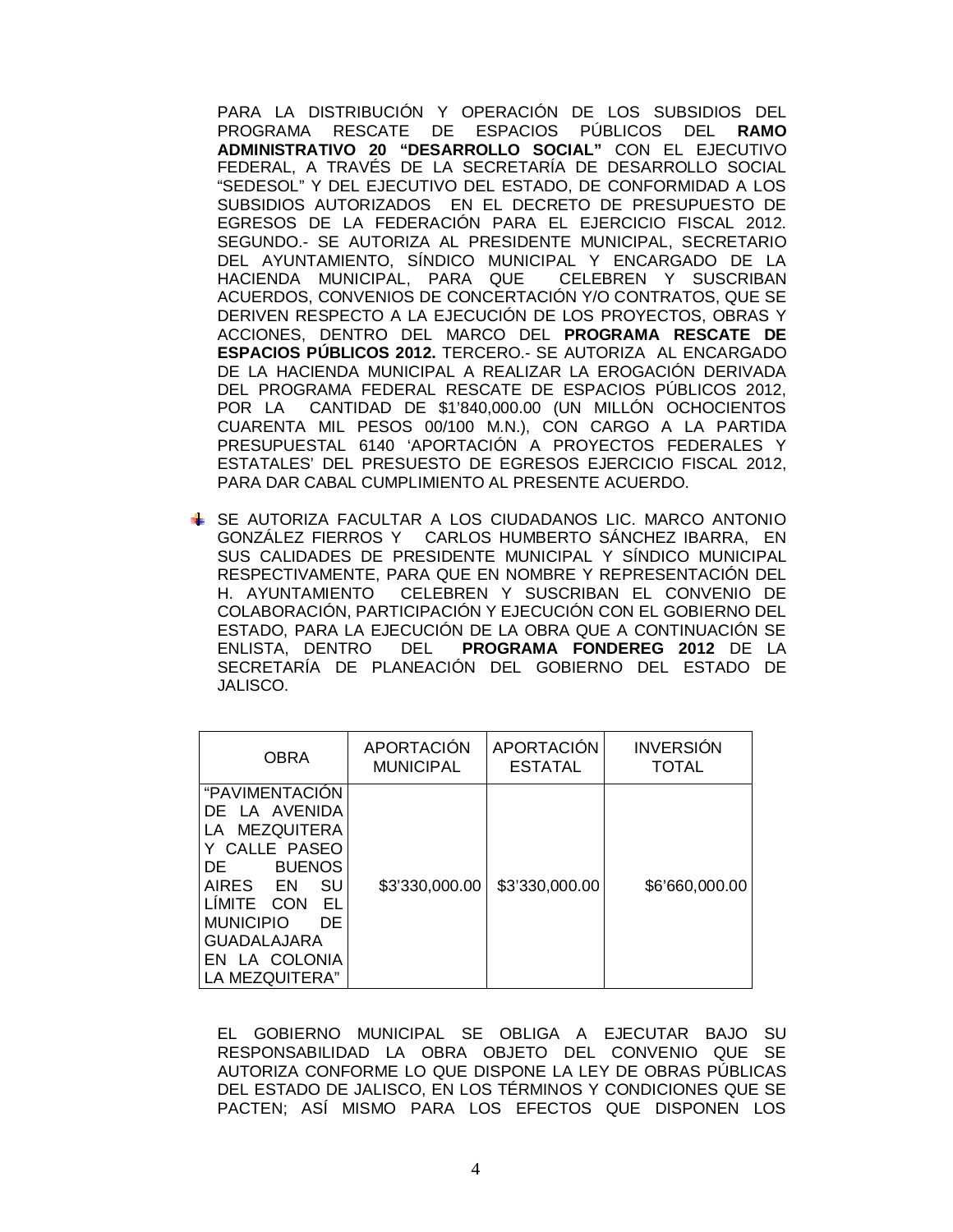ARTÍCULOS 2<sup>A</sup> FRACCIÓN II Y 3ª FRACCIÓN III, EN RELACIÓN CON LOS ARTÍCULO 5ª TERCER PÁRRAFO Y 13, FRACCIÓN I, (INCISO A), TODOS DE LA LEY DE DEUDA PÚBLICA DEL ESTADO PARA QUE AFECTE LAS PARTICIPACIONES ESTATALES QUE CORRESPONDAN AL MUNICIPIO DE TLAQUEPAQUE, JALISCO, PARA QUE EN CASO DE INCUMPLIMIENTO DE LAS OBLIGACIONES QUE ASUMA EL GOBIERNO MUNICIPAL, REALICE LAS RETENCIONES NECESARIAS, HASTA POR LA CANTIDAD DE **\$ 3'330,000.00 (TRES MILLONES TRESCIENTOS TREINTA MIL PESOS 00/100 M.N.)**, PARA LA OBRA **"PAVIMENTACIÓN DE LA AVENIDA LA MEZQUITERA Y CALLE PASEO DE BUENOS AIRES EN SU LÍMITE CON EL MUNICIPIO DE GUADALAJARA EN LA COLONIA LA MEZQUITERA"** EN EL ENTENDIDO DE QUE SI LA OBRA FUESE CONTINUADA DURANTE POSTERIORES ADMINISTRACIONES Y EJERCICIOS PRESUPUÉSTALES, SE PRORROGARÁ AUTOMÁTICAMENTE LA MENCIONADA AUTORIZACIÓN PARA LA AFECTACIÓN DE LAS APORTACIONES.

- SE MODIFIQUE EL ACUERDO DE AYUNTAMIENTO DE FECHA **30 DE NOVIEMBRE DEL 2011**, MEDIANTE EL CUAL SE APRUEBA **A FAVOR DEL SEÑOR MARIO ALEJANDRO CÁRDENAS OCHOA**, LA VENTA DEL PREDIO MUNICIPAL UBICADO EN LA CALLE VÍA MANZANILLO ENTRE PERIFÉRICO SUR Y CALLE COLÓN DE LA DELEGACIÓN LÓPEZ COTILLA CON UNA SUPERFICIE DE 1,466 M2. Y CON UN VALOR DE \$ 1'700,000.00 (UN MILLÓN SETECIENTOS MIL PESOS 00/100 M.N.) Y QUE CORRESPONDE AL VALOR COMERCIAL DEL PREDIO A PERMUTAR **PARA QUEDAR COMO SIGUE: PRIMERO.-** SE APRUEBA **A FAVOR DEL C. MARIO ALEJANDRO CÁRDENAS OCHOA**, LA VENTA DEL PREDIO PROPIEDAD MUNICIPAL UBICADO EN LA CALLE VÍA MANZANILLO ENTRE PERIFÉRICO SUR Y CALLE COLÓN, DE LA DELEGACIÓN LÓPEZ COTILLA, CON UNA SUPERFICIE DE 1,466 M2., Y CON UN VALOR DE \$ 1'700,000.00 (UN MILLÓN SETECIENTOS MIL PESOS 00/100 M.N.) QUE CORRESPONDE AL VALOR COMERCIAL DEL PREDIO. **SEGUNDO.-**SE APRUEBA REALIZAR CON EL DINERO RECAUDADO POR CONCEPTO DE LA VENTA, LAS OBRAS CONSISTENTES EN: ADOQUÍN EN LAS CALLES INCALPA Y LA PAZ ENTRE FERROCARRIL Y RAMÓN RAMÍREZ ZAMORA, EN LA DELEGACIÓN LÓPEZ COTILLA, ASÍ COMO EL ARREGLO DE LA PLAZA PRINCIPAL DE ESTA MISMA DELEGACIÓN. **TERCERO.-**SE APRUEBA FACULTAR A LA DIRECCIÓN DE PARTICIPACIÓN CIUDADANA COMO EL ÁREA OPERANTE PARA LLEVAR ACABO LA EJECUCIÓN DE DICHAS OBRAS MENCIONADAS EN EL PUNTO ANTEPUESTO, PARA DAR CABAL CUMPLIMIENTO AL PRESENTE ACUERDO. **CUARTO.-** SE APRUEBA LLEVAR A CABO LA DESINCORPORACIÓN DEL PATRIMONIO MUNICIPAL EL PREDIO UBICADO EN LA CALLE VÍA MANZANILLO ENTRE PERIFÉRICO SUR Y CALLE COLÓN DE LA DELEGACIÓN LÓPEZ COTILLA, CON UNA SUPERFICIE DE 1,466 M2. **QUINTO.-** SE APRUEBA FACULTAR AL PRESIDENTE MUNICIPAL, SÍNDICO MUNICIPAL, SECRETARIO DEL AYUNTAMIENTO Y ENCARGADO DE LA HACIENDA MUNICIPAL REALIZAR LA COMPRA VENTA ANTE NOTARIO PÚBLICO.
- **PRIMERO**.- SE APRUEBA FACULTAR A LA DIRECCIÓN DE PARTICIPACIÓN CIUDADANA COMO EL ÁREA OPERANTE PARA LLEVAR ACABO LA EJECUCIÓN DE UNA DEMOLICIÓN Y RETIRO DE ESCOMBRO DE UNA FINCA UBICADA EN LA CALLE INCALPA No. 43 EN LA COLONIA LOPEZ COTILLA, COMO APOYO A SOLICITUD DE LA PARROQUIA DE NUESTRA SEÑORA DE GUADALUPE DE LA ARQUIDIÓCESIS DE GUADALAJARA, PARA QUE PUEDAN CONSTRUIR UN ESPACIO DE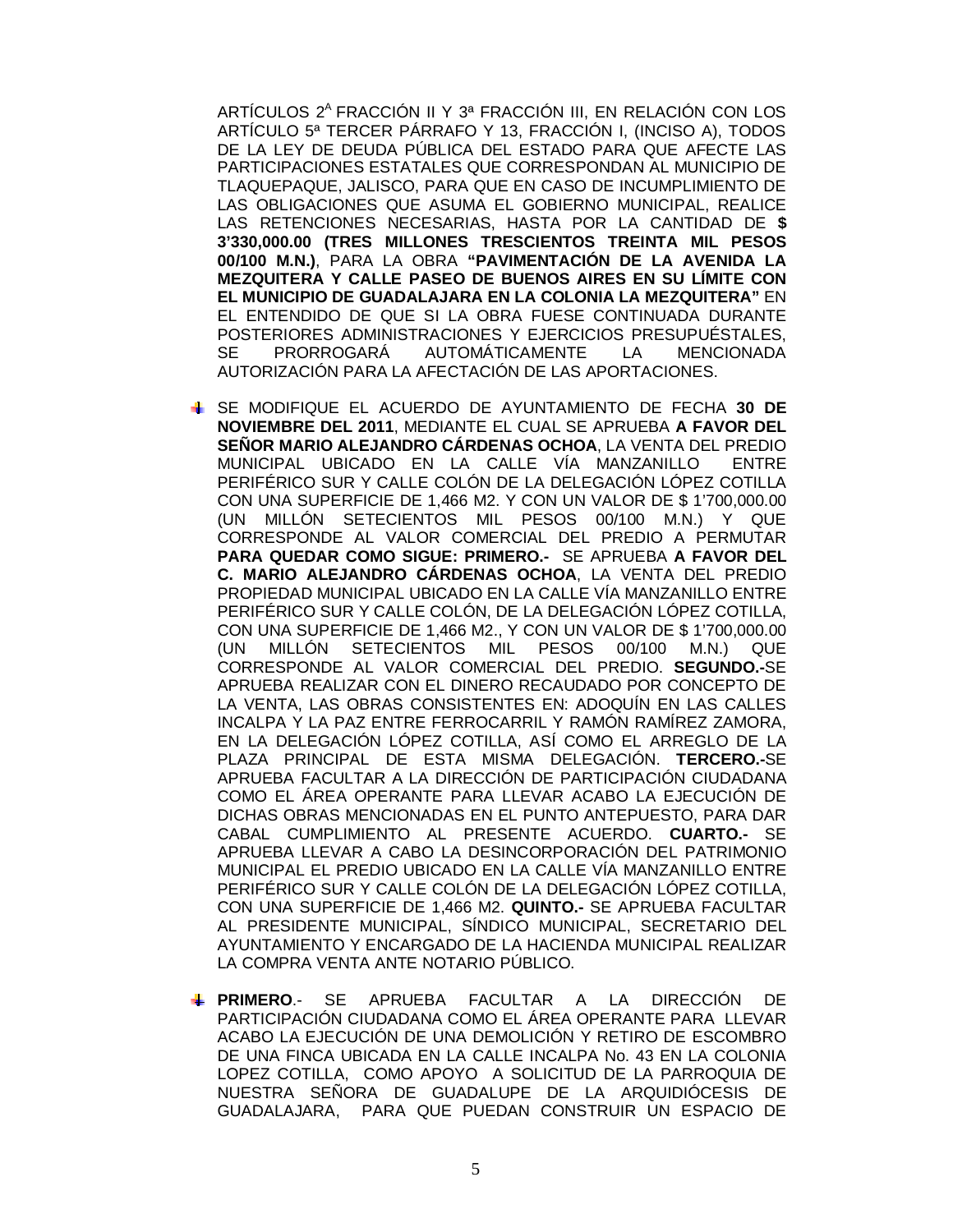ENCUENTRO COMUNITARIO DE ORDEN RELIGIOSO. **SEGUNDO**.- SE AUTORIZA AL ENCARGADO DE LA HACIENDA MUNICIPAL A DEROGAR DE LA PARTIDA NO. 6140 'PROGRAMAS SOLIDARIOS' OBRA POR ASIGNACIÓN DIRECTA APROBADA DENTRO DEL PROGRAMA OPERATIVO ANUAL 2012, LA CANTIDAD DE \$ 42,438.65 (CUARENTA Y DOS MIL CUATROCIENTOS TREINTA Y OCHO PESOS 65/100 M.N.) PARA DAR CABAL CUMPLIMIENTO AL PRESENTE ACUERDO.

- SE MODIFICA EL ACUERDO DE FECHA 30 DE NOVIEMBRE DEL 2011, MEDIANTE EL CUAL SE AUTORIZO LA FIRMA DEL **CONVENIO DE EJECUCIÓN DEL PROGRAMA DE AHORRO Y SUBSIDIO PARA LA VIVIENDA "TU CASA". PARA QUEDAR COMO SIGUE: PRIMERO.-** SE AUTORIZA AL H. AYUNTAMIENTO DE SAN PEDRO TLAQUEPAQUE, JALISCO, PARA QUE POR CONDUCTO DEL LIC. MARCO ANTONIO GONZÁLEZ FIERROS, PRESIDENTE MUNICIPAL EN FUNCIONES, EN UNIÓN DEL LIC. ERNESTO MEZA TEJEDA, C. CARLOS HUMBERTO SÁNCHEZ IBARRA Y L. C. P. FIDEL ARMANDO RAMÍREZ CASILLAS, EN SU CARÁCTER DE SECRETARIO, SINDICO Y ENCARGADO DE HACIENDA MUNICIPAL, RESPECTIVAMENTE, SUSCRIBAN EL CONVENIO DE EJECUCIÓN DEL PROGRAMA DE AHORRO Y SUBSIDIO PARA LA VIVIENDA "TU CASA", EN COORDINACIÓN CON EL FIDEICOMISO F/1166 PRO VIVAH, PARA EL EJERCICIO FISCAL 2011. EN LA MODALIDAD DE CONSTRUCCIÓN DE UNIDAD BÁSICA DE VIVIENDA (UBV), CON UN TOTAL DE 129 ACCIONES, CON LA INMOBILIARIA Y PROMOTORA DE INTERÉS PUBLICO DEL ESTADO(IPROVIPE). **SEGUNDO.-** SE AUTORIZA AL H. AYUNTAMIENTO CONSTITUCIONAL DE SAN PEDRO TLAQUEPAQUE, JALISCO, PARA QUE MEDIANTE LA SUSCRIPCIÓN DEL CONVENIO SENALADO EN LA RESOLUCIÓN QUE ANTECEDE. SE COMPROMETA CON LA INMOBILIARIA Y PROMOTORA DE VIVIENDA DE INTERÉS PÚBLICO (IPROVIPE), APORTAR COMO SUBSIDIO A FONDO PERDIDO EL PREDIO PARA LA EJECUCIÓN DE UN PROGRAMA DE 136 VIVIENDAS, APARTANDO EN PRIMERA INSTANCIA 129 LOTES CON SERVICIOS (AGUA POTABLE, LÍNEA DE DRENAJE, ELECTRIFICACIÓN, ALUMBRADO PUBLICÓ, MACHUELO, BANQUETAS, ASFALTO DE CALLES Y VIALIDADES), CON UN COSTO DE \$79,328.68 (SETENTA Y NUEVE MIL TRESCIENTOS VEINTIOCHO PESOS 68/100 M. N.) , CADA UNO, LO CUAL DA UN TOTAL DE \$10'233,399.72 TREINTA Y TRES MIL TRESCIENTOS NOVENTA Y NUEVE PESOS 72/100 M. N.), TAMBIÉN SE AUTORIZA APORTAR COMO SUBSIDIO A FONDO PERDIDO EL AHORRO PREVIO DE 90 BENEFICIAROS, PARA LA UNIDAD BÁSICA DE VIVIENDA QUE LE CORRESPONDA, CADA UN POR LA CANTIDAD DE \$10,600.00 (DIEZ MIL SEISCIENTOS PESOS 00/100M.N.) DANDO UN TOTAL DE \$958,000.00 (NOVECIENTOS CINCUENTA Y 0CHP MIL PESOS 00/100 M. N.).
- SE MODIFICA EL ACUERDO DE FECHA 19 DICIEMBRE 2008, MEDIANTE EL CUAL SE AUTORIZO RECIBIR LA DONACIÓN POR PARTE DEL C. ABEL SIORDIA ANAYA A TITULO GRATUITO DE UN PREDIO DE 38,669.59 METROS CUADRADOS, UBICADO EN LAS INMEDIACIONES DEL POBLADO DE TATEPOSCO, **PARA QUEDAR COMO SIGUE: SEGUNDO.-** DICHA DONACIÓN SE CONDICIONA A LA ESCRITURACIÓN DE UNA FRACCIÓN DE 16,320 METROS AL PADRÓN DE BENEFICIARIOS QUE SE DESCRIBE EN EL LISTADO RESPECTIVO ADEMÁS QUE LOS BENEFICIARIOS NO PUEDEN VENDER EN UN LAPSO DE 10 (DIEZ) AÑOS, EN TERMINO DE LOS ARTICULO 786 Y 787 DEL CÓDIGO CIVIL VIGENTES